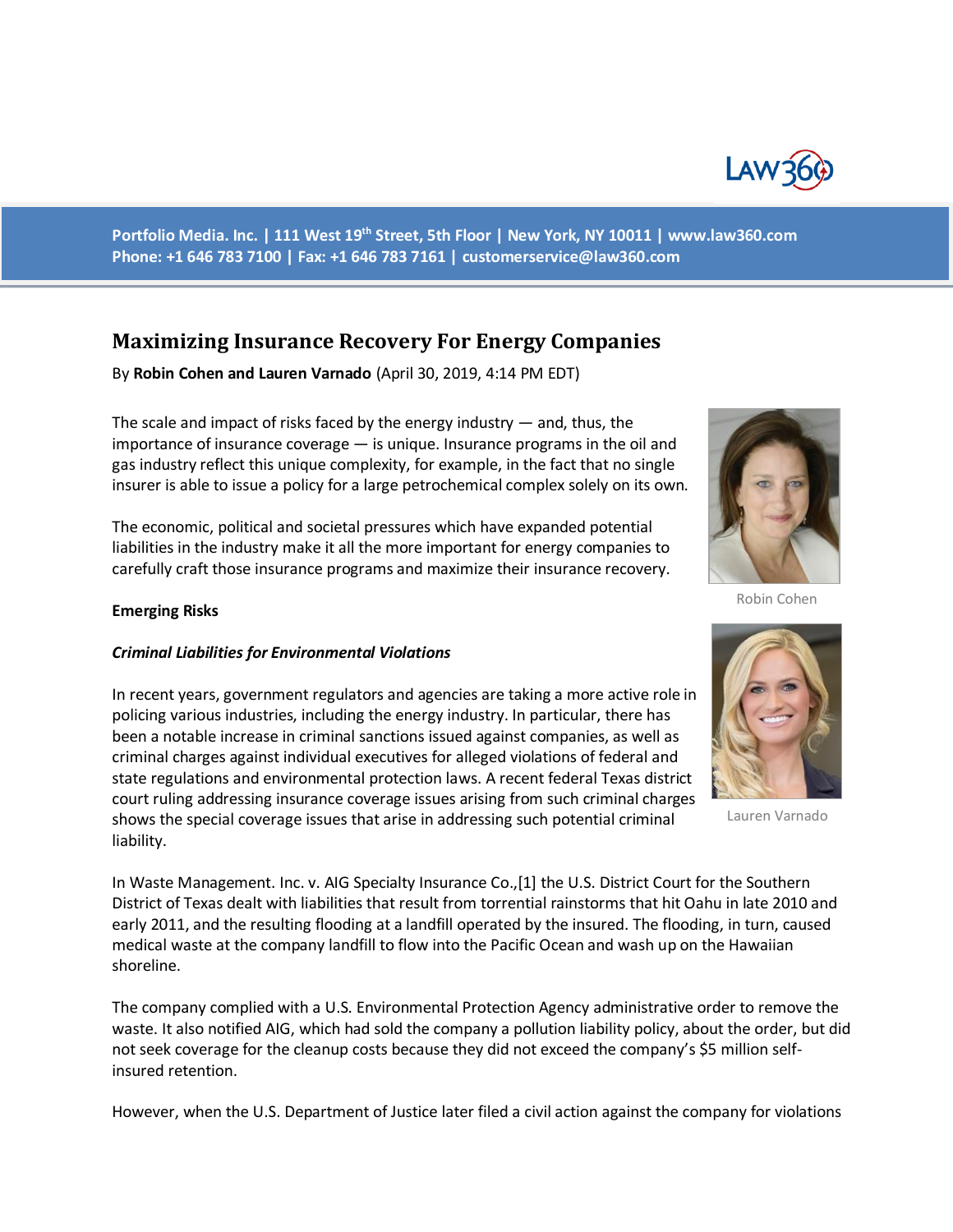under the Clean Water Act and a separate indictment alleging that individual employees' actions, amounted to criminal violations of the company's discharge permit, the company did demand that AIG pay the costs of defense of the action and indictment.

AIG agreed to cover the DOJ's civil action but denied coverage for the criminal suit. The company sued AIG, arguing that the defense costs in the criminal proceeding fell within the pollution liability policy's coverage of losses that the company was "legally obligated to pay as a result of a claim for cleanup costs resulting from a pollution condition." The Texas federal district court granted summary judgment to AIG, holding that the indictment did not constitute a claim for clean-up costs covered by the pollution insurance policy.

However, while the court ruled in favor of AIG, its reasoning suggests that there can be circumstances in which the costs of defending against a criminal proceeding would be deemed to fall within the coverage of a similar policy. In particular, the court highlighted both that the company completed its removal of the waste in compliance with the EPA order before the DOJ filed the criminal charges, and that the indictment made no mention of compensation or pollution cleanup and did not seek an order of restitution or remediation.

That suggests that an indictment for environmental crimes may be covered under such a pollution policy where the indictment includes either a demand for remediation costs or mentions that the charging authority will be seeking a remediation or restitution order.

As this case suggests, a court's determination of insurance coverage is fact-intensive and will turn on the application of the specific jurisdiction's rules of interpretation to the language of both the insurance policy and the indictment. Accordingly, a company faced with a criminal indictment for environmental violations, should not assume that the indictment and related defense costs are not covered by insurance. To maximize coverage, policyholders can work with their advisers to ensure that policies are worded so as to enhance the prospects for obtaining insurance protection for claims alleging criminal violations.

## **Decommissioning**

As global oil and gas fields mature, aging structures must be removed, plugged and/or reclaimed. With the average lifetime of an offshore oil and gas field in the range of 25 to 40 years, many offshore installations are or will be in need of decommissioning.

Decommissioning projects are highly complex and expensive; the process involves many stages and can take more than a decade to complete. The decommissioning market is set to drastically increase, raising questions and concerns for energy industry policyholders regarding insurance coverage of decommissioning risks and liabilities.

The decommissioning process is somewhat comparable to the construction process in that there are many contractors involved, with different roles and contractual obligations. However, in a construction all risk policy, a key component is the insurance and replacement of the project works following an insured event, as the insured seeks to protect physical damage to a profit-generating asset.

Decommissioning is fundamentally different: the intended result of the project is to leave the site in the condition it was in before construction and installation, and thus, there are no "insured works." Rather, what will be important to the operator is coverage of damage to third-party property and liability exposures.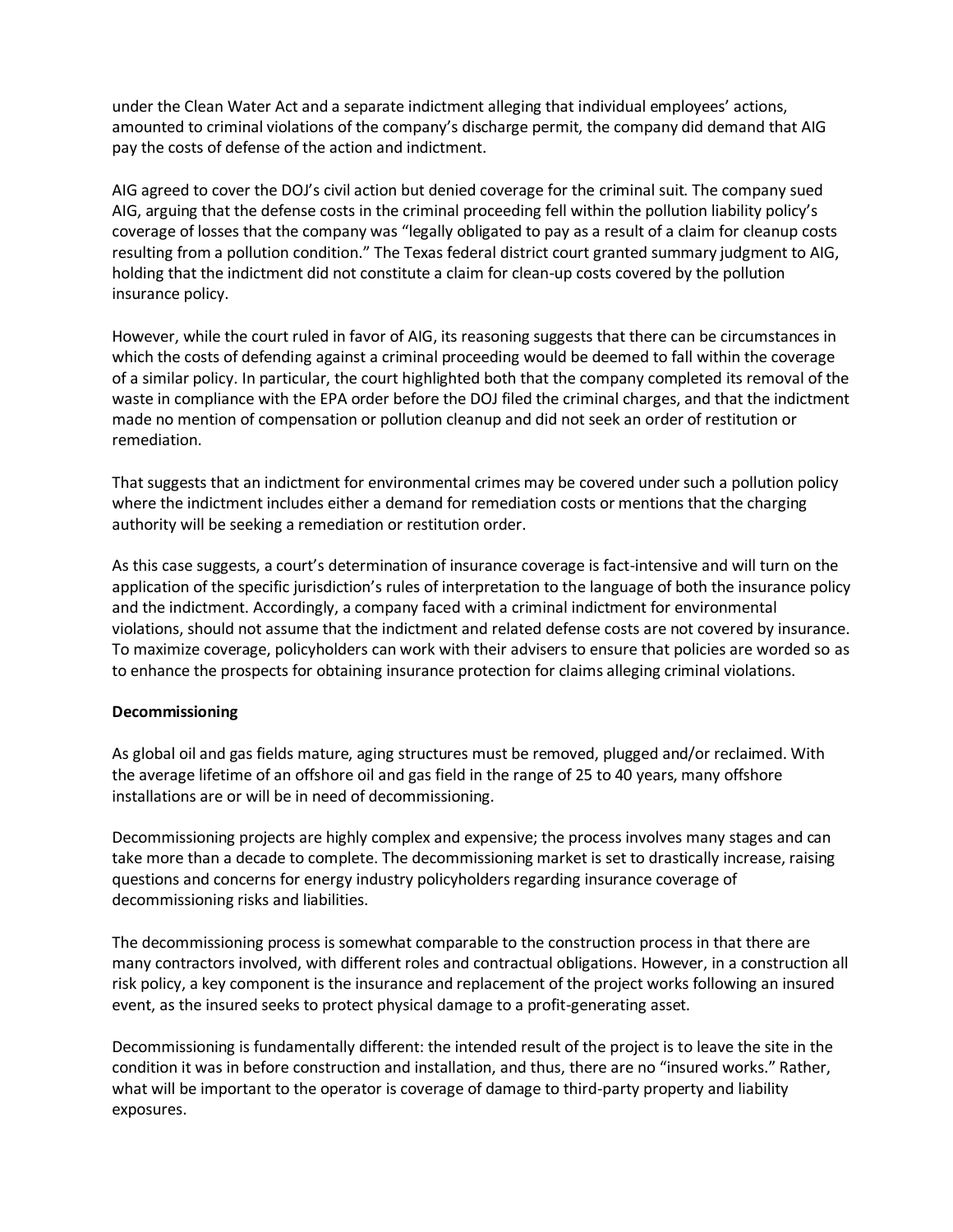Additional risks that stakeholders in decommissioning of onshore and offshore projects should consider in evaluating coverage include:

- Liabilities and abandonment requirements under international conventions or U.S. federal or state law;
- The methods of removal of installations or equipment and plugging of wells;
- Damage to lost property or to property being removed (where that property or equipment has salvage value); and
- Damage to existing property not intended for removal and/or damage to neighboring thirdparty property.

The risk profile of decommissioning construction or operation of offshore and onshore oil and gas installations is still evolving. The associated development of insurance coverage to manage the complex and unique risks in decommissioning is an area that requires close attention by stakeholders and operators for the foreseeable future and beyond.

#### **Renewable Energy**

The availability of production tax credits has driven a dramatic increase in the development and installation of new renewable energy facilities by traditional E&P companies. The economic viability of these facilities depends on the reliability of wind turbine blades, gearboxes, solar cells and other fast developing technology.

Over the last few years, the frequency and severity of insurance claims in the U.S. renewable energy market have significantly increased. A number of factors have contributed to the increase in claims, including: component vulnerability, defective designs, changing original equipment manufacturer, or OEM, warranties, and extreme weather damage.

In an increasingly competitive market, construction firms are under pressure to build projects more efficiently and in shorter timeframes, some would say contributing to the frequency of equipment malfunctions and design defects. A focus on cost-cutting and efficiency has also led to diminished OEM warranty strength, meaning that asset owners may end up without sufficient OEM support when equipment fails. These challenges have been further exacerbated by extreme weather, including wildfires, hurricanes and tornadoes now occurring out of season.

Insurance coverage is a critical element to managing a successful renewable energy project and maintaining its economic viability. Asset owners, and in particular new players in the renewable energy market, could be proactive in this regard, not only by understanding the applicable insurance policies, but also in ensuring that they recover the full benefit of insurance coverage of renewable energy assets.

#### **Protection Against The Costs of Defense**

As Waste Management makes clear, liability policies provide protection against more than the ultimate liability incurred in connection with a cleanup order, judgment or settlement. Often, the far more important coverage they provide is the payment of an effective defense that can reduce or eliminate that ultimate liability.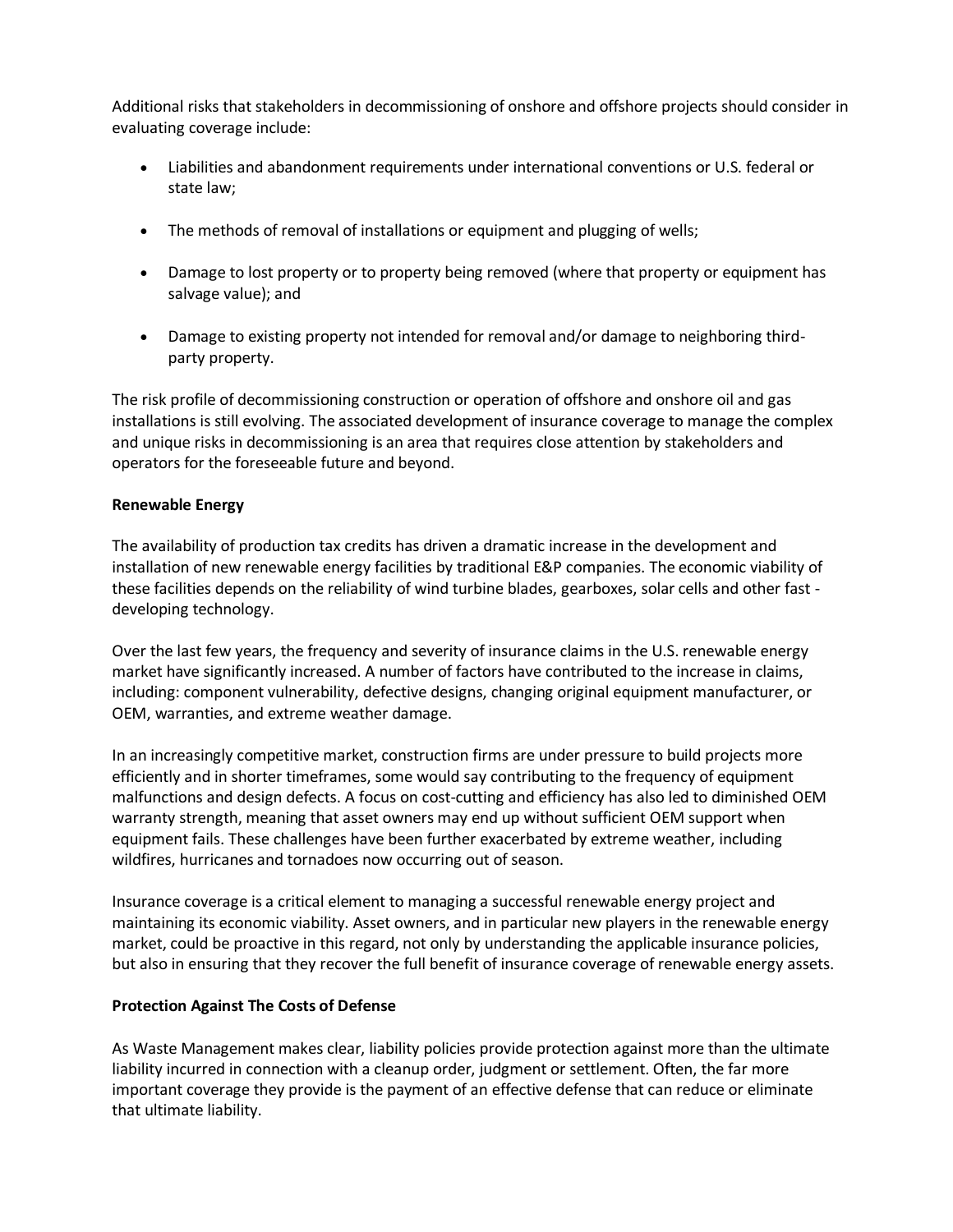Earlier this year energy companies landed a significant win in the protection of their right to the payment of defense costs from the Texas Supreme Court. In Anadarko Petroleum Corporation v. Houston Casualty Co.,[2] the court ruled that an energy industry-standard "Joint Venture Provision" in Anadarko's \$150 million excess liability policy held with a group of underwriters at Lloyd's of London did not limit coverage for Anadarko's defense costs in the Deepwater Horizon litigation. Anadarko was a minority partner in the offshore well that blew out, causing the largest accidental marine oil spill in U.S. history.

Anadarko's excess liability policy provided for \$150 million in coverage for its "Ultimate Net Loss." The policy also contained a "Joint Venture Provision" that capped Anadarko's "liability" arising from jointventure operations at 25% of the \$150 million in coverage — that is, \$37.5 million. While the insurers agreed to pay Anadarko the \$37.5 million to cover various Deepwater Horizon-related liabilities to third parties, they denied coverage for more than \$100 million in Anadarko's defense costs, claiming that the costs of defense were subject to the limit on joint venture liability.

Anadarko challenged the coverage determination in Texas state court on the ground that the joint venture provision only capped excess coverage for liabilities to third parties, not defense costs. While Anadarko prevailed in the trial court, the decision permitting recovery of defense costs was overturned by the Texas intermediate appellate court, which held that because the dictionary definition of "liability" includes defense expenses, such costs were a liability subject to the Joint Venture Provision limit.

The Texas Supreme Court reversed, and reinstated the award of coverage for Anadarko's defense cost. The court refused to base its analysis solely on the dictionary definition of "liability," instead, taking into account how the term was used in the context of the policy as a whole. While the policy did not define "liability," the policy "consistently distinguishe[d]" between liabilities and expenses, "us[ing] the terms liability, damages, and defense expenses consistent with their common legal meanings."

Notably, the joint venture provision did not contain the term "defense expenses." On this basis, the court concluded the limit within the joint venture provision applied only to substantive liabilities, not to costs of defense.

The Anadarko decision provides much needed guidance for energy companies assessing the availability and extent of coverage of defense costs under policies with joint venture provisions similar to the provision in Anadarko's policy. Going forward, the joint venture provision limitation common in energy industry policies should not be interpreted as limiting coverage for defense costs unless it contains explicit language to that effect.

## **Step to Maximize Insurance Recovery**

The following steps are important considerations in maximizing an energy company's insurance recovery.

## *Understanding the Scope of Your Coverage*

A company should not assume a loss is uninsured, nor should it assume that a denial letter from an insurance company in the wake of a loss resolves the question of coverage.. Policy terms vary and are subject to different interpretations by courts, depending on the specific jurisdiction. If you are unsure whether your company has a claim or the nature of the claim, counsel may assist in evaluating coverage and assess whether filing suit will maximize recovery.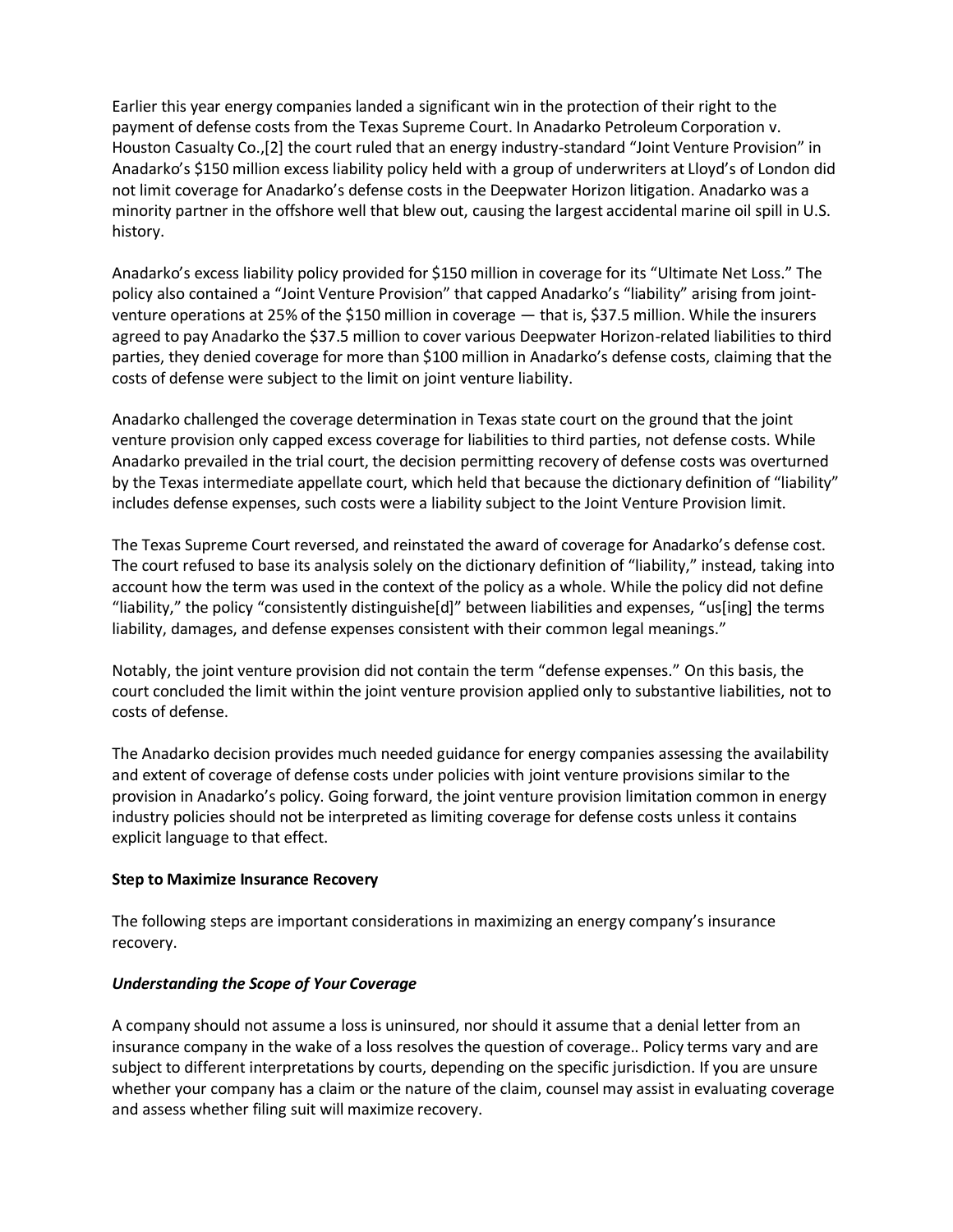One of the best strategies for responding to a claim, or a claim denial, is to understand the scope of coverage long before any loss occurs. In light of the various emerging liability issues in the area, you should make sure that your broker is aware when purchasing coverage that you expect it to provide protection against the costs of defending against criminal charges, decommissioning or special liabilities faced in connection with renewable energy. Coverage counsel can also be useful prior to a loss by reviewing and identifying potential "gaps" in coverage on these or other issues.

# *Notice of All Potential Claims*

Policies often require policyholders to notify the insurer "immediately," "as soon as possible" or "as soon as practicable" after the insured becomes aware of a potential claim. Failure to comply with notice provisions may present a significant hurdle to recovery and may even preclude coverage. Uncertainty on whether an insured has sustained coverable losses should not delay notification of all insurers of any possible losses.

Again, preparation and knowledge of your coverage is the best way to avoid problems in this area. The better you understand what is or may be covered under your insurance program the less likely you are to fail to provide notice of a claim for which you otherwise could have been entitled to insurance.

In addition, particularly in the case of large organizations, you will want your notice obligation to be "triggered" only when certain people have specified knowledge — for example, when corporate counsel or corporate risk manager is provided with notice of a governmental investigation or a lawsuit.

Limiting your obligation to give notice to such circumstances can prevent a low-level employee's knowledge of a nascent problem from costing you coverage before anyone responsible for giving notice to insurers is even aware of the problem. It will also allow you to institute policies and procedures such as requirements that the corporate risk management department receive regularly scheduled reports of lawsuits or claims — that will help ensure that the issues requiring notice to insurers are brought to the attention of the appropriate people in the organization.

## *Preservation of Evidence of Business Losses and Damages*

Take measures to record all costs, expenses and damages for which the company may want to seek coverage, including photos and videos of property damage and business interruptions. For business interruptions (e.g., facility or pipeline shutdown), it is important to document losses by maintaining records of business performance or oil/gas production prior to, during and following the interruption event. Policies may also provide coverage for expenses associated with clean-up or other claim-related activities. All such expenses should be tracked to the extent possible.

## *Monitoring and Limiting Outside Communications Regarding Potential Losses*

Communicating with brokers and insurers concerning any potential losses is not always protected from discovery. In litigation over insurance coverage, insurers may gain access in discovery to internal communications about the business's coverage claim.

In addition, how a loss is characterized and described in internal communications may be used by the insurer as a basis for denying coverage. Engaging and involving counsel in these communications may protect the communications as privileged, but copying counsel on an email is no guarantee of protection from disclosure.